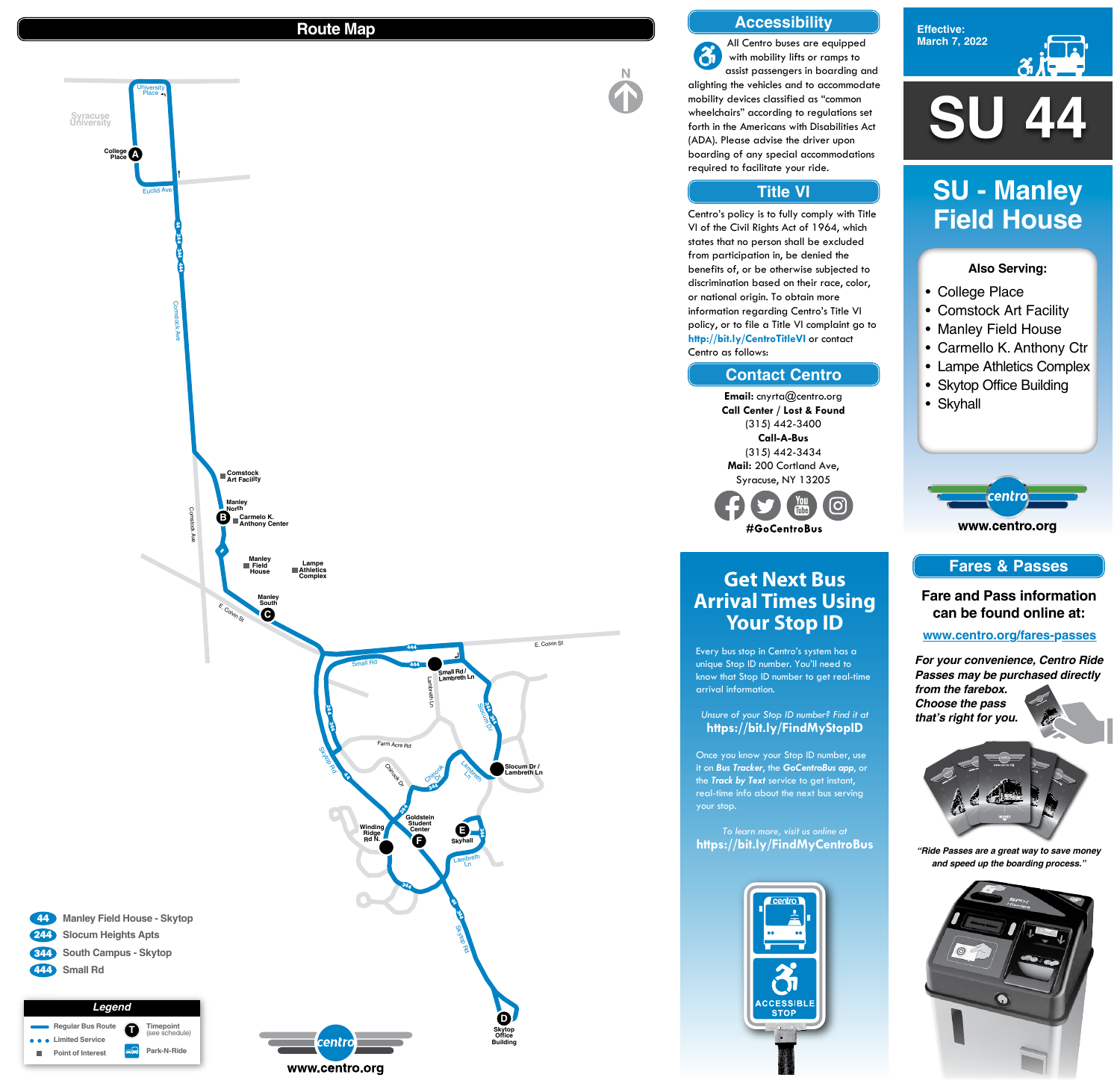|            |                | Stractore University |                      |                                   |                                                  | <b>Soldstein Student Center</b>  |  |
|------------|----------------|----------------------|----------------------|-----------------------------------|--------------------------------------------------|----------------------------------|--|
|            |                |                      |                      |                                   | Stytop Office Bullary                            |                                  |  |
|            |                |                      |                      |                                   |                                                  |                                  |  |
| Routes     |                | <b>Maniey North</b>  | <b>Maney Sours</b>   |                                   | Strinaries                                       |                                  |  |
|            |                |                      |                      |                                   |                                                  |                                  |  |
|            |                | $\mathbf B$          | C                    | $\mathbf D$                       | E                                                |                                  |  |
| 44         | 6:29           | MON<br>6:32          | DAY<br>6:33          | FRI<br>6:38                       | DAY<br>6:41                                      |                                  |  |
| 44         | 6:42           | 6:45                 | 6:46                 | 6:51                              | 6:54                                             |                                  |  |
| 344<br>44  | 6:53<br>7:06   | 6:56<br>7:09         | 6:57<br>7:10         | 7:15                              | <br>7:20                                         | 7:01                             |  |
| 44         | 7:32           | 7:35                 | 7:36                 | 7:41                              | 7:46                                             |                                  |  |
| 344<br>244 | 7:33<br>7:40   | 7:36<br>7:43         | 7:37<br>7:44         |                                   |                                                  | 7:41<br>7:55                     |  |
| 344        | 7:49           | 7:52                 | 7:53                 |                                   |                                                  | 7:57                             |  |
| 44<br>344  | 7:54<br>7:57   | 7:57<br>8:00         | 7:58<br>8:01         | 8:03                              | 8:08                                             | 8:05                             |  |
| 344        | 8:05           | 8:08                 | 8:09                 |                                   |                                                  | 8:13                             |  |
| 44<br>344  | 8:07<br>8:13   | 8:10<br>8:16         | 8:11<br>8:17         | 8:16                              | 8:21<br>(8:25)                                   | 8:21                             |  |
| 244        | 8:13           | 8:16                 | 8:17                 |                                   |                                                  | 8:28                             |  |
| 44<br>344  | 8:20<br>8:21   | 8:23<br>8:24         | 8:24<br>8:25         | 8:29                              | 8:34                                             | 8:29                             |  |
| 344        | 8:29           | 8:32                 | 8:33                 |                                   |                                                  | 8:37                             |  |
| 44<br>344  | 8:33<br>8:37   | 8:36<br>8:40         | 8:37<br>8:41         | 8:42                              | 8:47                                             | 8:45                             |  |
| 344        | 8:45           | 8:48                 | 8:49                 |                                   | (9:00)                                           | 8:53                             |  |
| 244<br>44  | 8:46           | 8:49                 | 8:50                 | 8:55                              |                                                  | 9:01                             |  |
| 244        | 8:46<br>8:48   | 8:49<br>8:51         | 8:50<br>8:52         |                                   | 9:00                                             | 9:03                             |  |
| 344        | 8:53           | 8:56                 | 8:57                 |                                   | ----                                             | 9:01                             |  |
| 44<br>344  | 8:59<br>9:01   | 9:02<br>9:04         | 9:03<br>9:05         | 9:08<br>----                      | 9:13<br>----                                     | 9:09                             |  |
| 344        | 9:09           | 9:12                 | 9:13                 | ----                              | ----                                             | 9:17                             |  |
| 44<br>244  | 9:12<br>9:13   | 9:15<br>9:16         | 9:16<br>9:17         | 9:21<br>----                      | 9:26<br>----                                     | $\overline{\phantom{a}}$<br>9:28 |  |
| 344        | 9:17           | 9:20                 | 9:21                 | $\overline{\phantom{a}}$          | (9:29)                                           | 9:25                             |  |
| 344<br>344 | 9:25<br>9:33   | 9:28<br>9:36         | 9:29<br>9:37         | 9:32<br>9:40                      | $\overline{\phantom{a}}$                         | 9:37<br>9:45                     |  |
| 344        | 9:41           | 9:44                 | 9:45                 | $\overline{a}$                    | ----                                             | 9:49                             |  |
| 244<br>344 | 9:46<br>9:49   | 9:50<br>9:52         | 9:51<br>9:53         | ----<br>$\overline{\phantom{a}}$  | ----<br>(10:01)                                  | 10:04<br>9:57                    |  |
| 44         | 9:54           | 9:57                 | 9:58                 | 10:03                             | 10:08                                            | $\frac{1}{2}$                    |  |
| 344<br>344 | 9:57<br>10:05  | 10:00<br>10:08       | 10:01<br>10:09       | ----<br>----                      |                                                  | 10:05<br>10:13                   |  |
| 344        | 10:13          | 10:16                | 10:17                | 10:28                             | 10:30                                            | 10:33                            |  |
| 444<br>344 | 10:20<br>10:21 | 10:24<br>10:24       | 10:25<br>10:25       | $\overline{\phantom{a}}$<br>10:36 | $\hspace{0.1em} \ldots \hspace{0.1em}$<br>$\sim$ | $---$<br>10:41                   |  |
| 344        | 10:29          | 10:32                | 10:33                | 10:44                             | 10:46                                            | 10:49                            |  |
| 344<br>344 | 10:37<br>10:45 | 10:40<br>10:48       | 10:41<br>10:49       | 10:52<br>11:00                    | $\sim$ $\sim$ $\sim$ $\sim$<br>11:02             | 10:57<br>11:05                   |  |
| 344        | 10:53          | 10:56                | 10:57                | 11:08                             | $\frac{1}{2}$                                    | 11:13                            |  |
| 344<br>344 | 11:01<br>11:09 | 11:04<br>11:12       | 11:05<br>11:13       | 11:16<br>11:24                    | 11:18<br>$\overline{a}$                          | 11:21<br>11:29                   |  |
| 344        | 11:17          | 11:20                | 11:21                | 11:32                             | 11:34                                            | 11:37                            |  |
| 344<br>344 | 11:25<br>11:33 | 11:28<br>11:36       | 11:29<br>11:37       | 11:40<br>11:48                    | $\sim$ $\sim$ $\sim$<br>11:50                    | 11:45<br>11:53                   |  |
| 344        | 11:41          | 11:44                | 11:45                | 11:56                             | $\frac{1}{2}$                                    | 12:01                            |  |
| 344<br>344 | 11:49<br>11:57 | 11:52<br>12:00       | 11:53<br>12:01       | 12:04<br>12:12                    | 12:06<br>----                                    | 12:09<br>12:17                   |  |
| 344        | 12:05          | 12:08                | 12:09                | 12:20                             | 12:22                                            | 12:25                            |  |
| 344<br>344 | 12:13<br>12:21 | 12:16<br>12:24       | 12:17<br>12:25       | 12:28<br>12:36                    | $\cdots$<br>12:38                                | 12:33<br>12:41                   |  |
| 344        | 12:29          | 12:32                | 12:33                | 12:44                             |                                                  | 12:49                            |  |
| 344<br>344 | 12:37<br>12:45 | 12:40<br>12:48       | 12:41<br>12:49       | 12:52<br>1:00                     | 12:54<br>----                                    | 12:57<br>1:05                    |  |
| 344        | 12:53          | 12:56                | 12:57                | 1:08                              | 1:10                                             | 1:13                             |  |
| 344<br>344 | 1:01<br>1:09   | 1:04<br>1:12         | 1:05<br>1:13         | 1:16<br>1:24                      | ----<br>1:26                                     | 1:21<br>1:29                     |  |
| 344        | 1:17           | 1:20                 | 1:21                 | 1:32                              | ----                                             | 1:37                             |  |
| 344<br>344 | 1:25<br>1:33   | 1:28<br>1:36         | 1:29<br>1:37         | 1:40<br>1:48                      | 1:42                                             | 1:45<br>1:53                     |  |
| 344        | 1:41           | 1:44                 | 1:45                 | 1:56                              | 1:58                                             | 2:01                             |  |
| 344<br>344 | 1:49<br>1:57   | 1:52<br>2:00         | 1:53<br>2:01         | 2:04<br>2:12                      | ----<br>2:14                                     | 2:09<br>2:17                     |  |
| 344        | 2:05           | 2:08                 | 2:09                 | 2:20                              | ----                                             | 2:25                             |  |
| 344        | 2:13           | 2:16                 | 2:17<br><b>NOTES</b> | 2:28                              | 2:30                                             | 2:33                             |  |

PM times are in **Bold**. **O** This trip runs on Friday only.

PM times are in **Bold**. **O** This trip runs on Friday only.

# **College Pl to Manley**

|            |              |                                       | <b>College PI to Manley</b> |                    |                        |                           |
|------------|--------------|---------------------------------------|-----------------------------|--------------------|------------------------|---------------------------|
|            |              | Stracture Unite Sity                  |                             |                    | Stripo Office Britaing | Goldstein Stranger Center |
|            |              |                                       |                             |                    |                        |                           |
|            |              | <b>Maniey North</b><br>IStop 10-Morth | <b>Maney South &amp;</b>    |                    | Strian &               |                           |
| Routes     |              |                                       |                             |                    |                        |                           |
|            |              |                                       |                             |                    |                        |                           |
|            | Δ            | $\boldsymbol{\mathsf B}$              | С                           | D                  | Ε                      |                           |
|            |              |                                       | <b>MONDAY</b>               | <b>FRIDAY</b><br>П |                        |                           |
| 344        | 2:29         | 2:32                                  | 2:33                        | 2:44               | 2:46                   | 2:49                      |
| 344<br>344 | 2:37<br>2:45 | 2:40<br>2:48                          | 2:41<br>2:49                | 2:52<br>3:00       |                        | 2:57<br>3:05              |
| 344        | 2:53         | 2:56                                  | 2:57                        | 3:08               | 3:02                   | 3:13                      |
| 344        | 3:01         | 3:04                                  | 3:05                        | 3:16               | 3:18                   | 3:21                      |
| 344        | 3:09         | 3:12                                  | 3:13                        | 3:24               |                        | 3:29                      |
| 344        | 3:17         | 3:20                                  | 3:21                        | 3:32               | 3:34                   | 3:37                      |
| 44         | 3:20         | 3:23                                  | 3:24                        | 3:29               | 3:32                   |                           |
| 344        | 3:25         | 3:28                                  | 3:29                        | 3:40               |                        | 3:45                      |
| 344        | 3:33         | 3:36                                  | 3:37                        | 3:48               | 3:50                   | 3:53                      |
| 344<br>44  | 3:41<br>3:46 | 3:44<br>3:49                          | 3:45<br>3:50                | 3:56<br>3:55       | 3:58                   | 4:01                      |
| 344        | 3:49         | 3:52                                  | 3:53                        | 4:04               | 4:06                   | 4:09                      |
| 344        | 3:57         | 4:00                                  | 4:01                        | 4:12               |                        | 4:17                      |
| 44         | 3:59         | 4:02                                  | 4:03                        | 4:08               | 4:11                   |                           |
| 344        | 4:05         | 4:08                                  | 4:09                        | 4:20               | 4:22                   | 4.25                      |
| 44         | 4:12         | 4:15                                  | 4:16                        | 4:21               | 4.24                   |                           |
| 344        | 4:13         | 4:16                                  | 4:17                        | 4:28               |                        | 4:33                      |
| 344        | 4.21         | 4:24                                  | 4:25                        | 4:36               | 4:38                   | 4:41                      |
| 44<br>344  | 4.25<br>4:29 | 4:28<br>4:32                          | 4.29<br>4:33                | 4:34<br>4:44       | 4:37<br>----           | <br>4:49                  |
| 344        | 4:37         | 4:40                                  | 4:41                        | 4:52               | 4:54                   | 4:57                      |
| 44         | 4:38         | 4:41                                  | 4:42                        | 4:47               | 4:50                   |                           |
| 344        | 4.45         | 4:48                                  | 4:49                        | 5:00               | ----                   | 5:05                      |
| 344        | 4:53         | 4:56                                  | 4:57                        | 5:08               | 5:10                   | 5:13                      |
| 44         | 4:54         | 4:57                                  | 4:58                        | 5:03               | 5:08                   | ----                      |
| 344        | 5:01         | 5:04                                  | 5:05                        | 5:16               |                        | 5:21                      |
| 44<br>344  | 5:05         | 5:08                                  | 5:09                        | 5:14               | 5:17                   | <br>5:29                  |
| 344        | 5:09<br>5:10 | 5:12<br>5:13                          | 5:13<br>5:14                | 5:24<br>5:25       | 5:26<br>$\cdots$       | 5:30                      |
| 44         | 5:10         | 5:13                                  | 5:14                        | 5:19               |                        |                           |
| 344        | 5:17         | 5:20                                  | 5:21                        | 5:32               |                        | 5:37                      |
| 44         | 5:20         | 5:23                                  | 5:24                        | 5:29               | ----                   | ----                      |
| 344        | 5:25         | 5:28                                  | 5:29                        | 5:40               |                        | 5:45                      |
| 44         | 5:30         | 5:33                                  | 5:34                        | 5:39               |                        |                           |
| 344        | 5:33         | 5:36                                  | 5:37                        | 5:48               |                        | 5:53                      |
| 344<br>344 | 5:41<br>5:49 | 5:44<br>5:52                          | 5:45<br>5:53                | 5:56<br>6:04       | 5:58<br>               | 6:01<br>6:09              |
| 344        | 5:57         | 6:00                                  | 6:01                        | 6:12               |                        | 6:17                      |
| 344        | 6:05         | 6:08                                  | 6:09                        | 6:20               |                        | 6:25                      |
| 344        | 6:13         | 6:16                                  | 6:17                        | 6:28               | 6:30                   | 6:33                      |
| 344        | 6:21         | 6:24                                  | 6:25                        | 6:36               |                        | 6:41                      |
| 344        | 6:29         | 6:32                                  | 6:33                        | 6:44               |                        | 6:49                      |
| 344        | 6:37         | 6:40                                  | 6:41                        | 6:52               |                        | 6:57                      |
| 344        | 6:45         | 6:48                                  | 6:49                        | 7:00               | 7:02                   | 7:05                      |
| 344<br>344 | 6:50<br>7:01 | 6:53<br>7:04                          | 6:54<br>7:05                | 7:05<br>7:16       | <br>                   | 7:10<br>7:21              |
| 344        | 7:09         | 7:12                                  | 7:13                        | 7:24               |                        | 7:29                      |
| 344        | 7:17         | 7:20                                  | 7:21                        | 7:32               | 7:34                   | 7:37                      |
| 344        | 7:25         | 7:28                                  | 7:29                        | 7:40               |                        | 7:45                      |
| 344        | 7:30         | 7:33                                  | 7:34                        | 7:45               |                        | 7:50                      |
| 344        | 7:40         | 7:43                                  | 7:44                        | 7:55               |                        | 8:00                      |
| 344        | 7:50         | 7:53                                  | 7:54                        | 8:05               |                        | 8:10                      |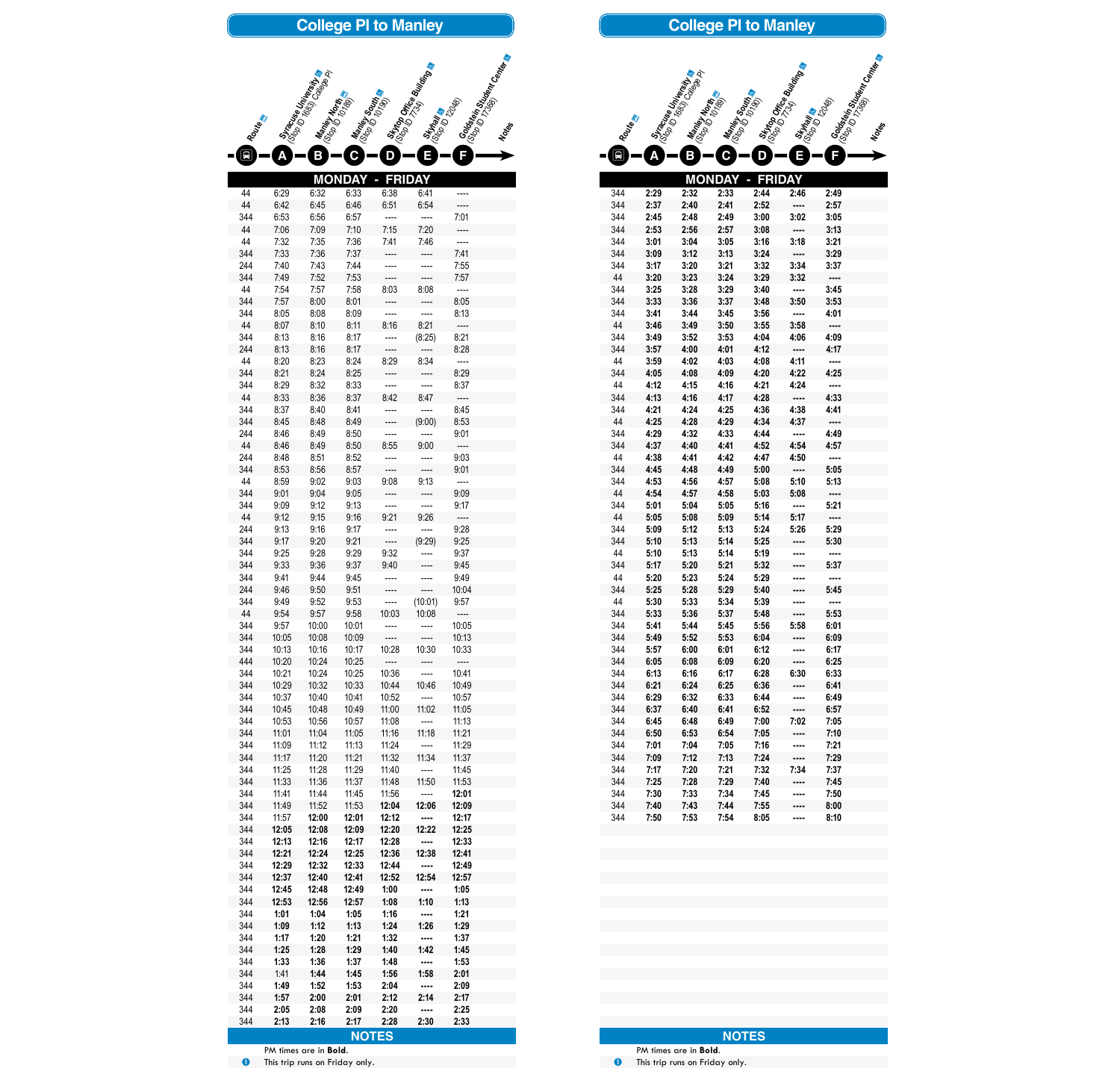**MONDAY – FRIDAY**

Manley South a

44 6:14 6:17 ---- 6:20 6:21 6:29 44 6:27 6:30 6:31 6:33 6:34 6:42 44 6:38 6:41 ---- 6:44 6:45 6:53 44 6:51 6:54 ---- 6:57 6:58 7:06 344 ---- ---- 7:05 7:17 7:18 7:25 44 7:17 7:20 ---- 7:23 7:24 7:32 344 ---- ---- 7:13 7:25 7:26 7:33 344 ---- (7:21) 7:19 7:33 7:34 7:41 44 ---- ---- ---- 7:38 7:39 7:46 344 ---- ---- 7:29 7:41 7:42 7:49 44 7:39 7:42 ---- 7:45 7:46 7:54 244 ---- ---- 7:37 7:47 7:48 7:55 344 ---- ---- 7:37 7:49 7:50 7:57 44 7:43 7:46 ---- 7:49 7:50 7:58 344 ---- ---- 7:45 7:57 7:58 8:05 44 7:52 7:55 ---- 7:58 7:59 8:07 244 ---- ---- 7:52 8:02 8:03 8:10 344 ---- (7:53) 7:51 8:05 8:06 8:13 244 ---- ---- 7:55 8:05 8:06 8:13 244 ---- ---- 7:58 8:08 8:09 8:16 244 ---- ---- 8:02 8:12 8:13 8:20 44 8:05 8:08 ---- 8:11 8:12 8:20 344 ---- ---- 8:01 8:13 8:14 8:21 244 ---- ---- 8:04 8:14 8:15 8:22 44 ---- ---- ---- 8:17 8:18 8:25 344 ---- ---- 8:07 8:19 8:20 8:27 344 ---- ---- 8:09 8:21 8:22 8:29 44 8:18 8:21 ---- 8:24 8:25 8:33 344 ---- ---- 8:17 8:29 8:30 8:37 244 ---- ---- 8:25 8:35 8:36 8:04 344 ---- (8:25) 8:23 8:37 8:38 8:45 244 ---- ---- 8:28 8:38 8:39 8:46 44 8:31 8:34 ---- 8:37 8:38 8:46 344 ---- ---- 8:28 8:40 8:41 8:48 344 ---- ---- 8:28 8:40 8:41 8:48 344 ---- ---- 8:29 8:41 8:42 8:49 244 ---- ---- 8:32 8:42 8:04 8:50 344 ---- ---- 8:33 8:45 8:46 8:53 44 8:44 8:47 ---- 8:50 8:51 8:59 344 ---- ---- 8:41 8:53 8:54 9:01 244 ---- ---- 8:50 9:00 9:01 9:08 344 ---- ---- 8:49 9:01 9:02 9:09 44 8:57 9:00 ---- 9:03 9:04 9:12 244 ---- ---- 8:55 9:05 9:06 9:13 344 ---- ---- 8:55 9:07 9:08 9:15 244 ---- ---- 8:57 9:07 9:08 9:15 344 ---- ---- 8:56 9:08 9:09 9:16 444 ---- ---- ---- 9:09 9:10 9:17 244 ---- ---- 9:00 9:10 9:11 9:18 344 ---- (9:00) 8:58 9:12 9:13 9:20 344 ---- ---- 9:01 9:13 9:14 9:21 244 ---- ---- 9:03 9:13 9:14 9:21 244 ---- ---- 9:05 9:15 9:16 9:23 44 ---- ---- ---- 9:15 9:16 9:23 344 ---- ---- 9:05 9:17 9:18 9:25 44 9:10 9:13 ---- 9:16 9:17 9:25 344 ---- ---- 9:13 9:25 9:26 9:33 44 9:23 9:26 ---- 9:29 9:30 9:38 344 ---- ---- 9:21 9:33 9:34 9:41 244 ---- ---- 9:28 9:38 9:39 9:46 344 ---- (9:29) 9:27 9:41 9:42 9:49 44 9:39 9:42 ---- 9:45 9:46 9:54 344 9:32 ---- 9:37 9:49 9:50 9:57 344 9:40 ---- 9:45 9:57 9:58 10:05 344 ---- ---- 9:53 10:05 10:06 10:13 44 10:05 10:08 ---- 10:11 10:12 10:20 344 ---- (10:01) 9:59 10:13 10:14 10:21 244 ---- ---- 10:04 10:14 10:15 10:22 344 ---- ---- 10:09 10:21 10:22 10:29 344 ---- ---- 10:17 10:29 10:30 10:37

**Skytop Office Building The Company of The Company of The Company of The Company of The Company of The Company of The Company of The Company of The Company of The Company of The Company of The Company of The Company of The** 

**Manley to College Pl**

**Goldstein**<br>(Stop ID 541 **Student Center**<br>(Strater c.

**Route** a

 $-\bullet$ 

state Stop Indian Strategy Strategy Strategy Strategy Strategy Strategy Strategy Strategy Strategy Strategy Str<br>Contractor Strategy Strategy Strategy Strategy Strategy Strategy Strategy Strategy Strategy Strategy Strategy

**B A**

**Stracuse University**<br>(Stop ID 1683) Tersity<br>Motes

PM times are in **Bold**. **O** This trip runs on Friday only.

| Routes     |                       | Stripp Office Building<br>Strinaria |                              | Solotein<br>(Sig.10ein.91treen.com<br>I (Stanley Sour) | I Maniey North | ISTRONG United States |  |
|------------|-----------------------|-------------------------------------|------------------------------|--------------------------------------------------------|----------------|-----------------------|--|
|            |                       | E                                   |                              | $\mathbf C$                                            | B              |                       |  |
|            |                       |                                     | MONDA                        | <b>FRIDAY</b>                                          |                |                       |  |
| 444        |                       |                                     |                              | 10:32                                                  | 10:33          | 10:40                 |  |
| 344        |                       |                                     | 10:25                        | 10:37                                                  | 10:38          | 10:45                 |  |
| 244<br>344 | 10:28                 | 10:30                               | 10:30<br>10:33               | 10:40<br>10:45                                         | 10:41<br>10:46 | 10:48<br>10:53        |  |
| 344        | 10:36                 |                                     | 10:41                        | 10:53                                                  | 10:54          | 11:01                 |  |
| 344<br>344 | 10:44<br>10:52        | 10:46                               | 10:49<br>10:57               | 11:01<br>11:09                                         | 11:02<br>11:10 | 11:09<br>11:17        |  |
| 344        | 11:00                 | 11:02                               | 11:05                        | 11:17                                                  | 11:18          | 11:25                 |  |
| 344<br>344 | 11:08<br>11:16        | 11:18                               | 11:13<br>11:21               | 11:25<br>11:33                                         | 11:26<br>11:34 | 11:33<br>11:41        |  |
| 344        | 11:24                 |                                     | 11:29                        | 11:41                                                  | 11:42          | 11:49                 |  |
| 344        | 11:32                 | 11:34                               | 11:37                        | 11:49                                                  | 11:50          | 11:57                 |  |
| 344<br>344 | 11:40<br>11:48        | 11:50                               | 11:45<br>11:53               | 11:57<br>12:05                                         | 11:58<br>12:06 | 12:05<br>12:13        |  |
| 344        | 11:56                 |                                     | 12:01                        | 12:13                                                  | 12:14          | 12:21                 |  |
| 344<br>344 | 12:04                 | 12:06                               | 12:09                        | 12:21                                                  | 12:22          | 12:29<br>12:37        |  |
| 344        | 12:12<br>12:20        | 12:22                               | 12:17<br>12:25               | 12:29<br>12:37                                         | 12:30<br>12:38 | 12:45                 |  |
| 344        | 12:28                 |                                     | 12:33                        | 12:45                                                  | 12:46          | 12:53                 |  |
| 344<br>344 | 12:36<br>12:44        | 12:38                               | 12:41<br>12:49               | 12:53<br>1:01                                          | 12:54<br>1:02  | 1:01<br>1:09          |  |
| 344        | 12:52                 | 12:54                               | 12:57                        | 1:09                                                   | 1:10           | 1:17                  |  |
| 344<br>344 | 1:00<br>----          |                                     | 1:05                         | 1:17                                                   | 1:18<br>1:26   | 1:25<br>1:33          |  |
| 344        | 1:08                  | <br>1:10                            | 1:13<br>1:15                 | 1:25<br>1:27                                           | 1:28           | 1:35                  |  |
| 344        | 1:16                  | $\cdots$                            | 1:21                         | 1:33                                                   | 1:34           | 1:41                  |  |
| 344<br>344 | 1:24<br>1:32          | 1:26<br>$\overline{\phantom{a}}$    | 1:29<br>1:37                 | 1:41<br>1:49                                           | 1:42<br>1:50   | 1:49<br>1:57          |  |
| 344        | 1:40                  | 1:42                                | 1:45                         | 1:57                                                   | 1:58           | 2:05                  |  |
| 344<br>344 | 1:48<br>1:56          | $\overline{\phantom{a}}$<br>1:58    | 1:53                         | 2:05                                                   | 2:06           | 2:13<br>2:21          |  |
| 344        | 2:04                  | $\overline{\phantom{a}}$            | 2:01<br>2:09                 | 2:13<br>2:21                                           | 2:14<br>2:22   | 2:29                  |  |
| 344        | 2:12                  | 2:14                                | 2:17                         | 2:29                                                   | 2:30           | 2:37                  |  |
| 344<br>344 | 2:20<br>2:28          | $\cdots$<br>2:30                    | 2:25<br>2:33                 | 2:37<br>2:45                                           | 2:38<br>2:46   | 2:45<br>2:53          |  |
| 344        | 2:36                  | $\sim$                              | 2:41                         | 2:53                                                   | 2:54           | 3:01                  |  |
| 344<br>344 | 2:44<br>2:52          | 2:46<br>$\cdots$                    | 2:49<br>2:57                 | 3:01<br>3:09                                           | 3:02<br>3:10   | 3:09<br>3:17          |  |
| 344        | 3:00                  | 3:02                                | 3:05                         | 3:17                                                   | 3:18           | 3:25                  |  |
| 344        | 3:08                  | $\sim$                              | 3:13                         | 3:25                                                   | 3:26           | 3:33                  |  |
| 344<br>44  | 3:16<br>3:29          | 3:18<br>3:32                        | 3:21<br>$\sim$               | 3:33<br>3:36                                           | 3:34<br>3:37   | 3:41<br>3:44          |  |
| 344        | 3:24                  | $\overline{\phantom{a}}$            | 3:29                         | 3:41                                                   | 3:42           | 3:49                  |  |
| 344<br>344 | 3:32<br>3:40          | 3:34<br>$\overline{\phantom{a}}$    | 3:37<br>3:45                 | 3:49<br>3:57                                           | 3:50<br>3:58   | 3:57<br>4:05          |  |
| 44         | 3:55                  | 3:58                                | $\sim$                       | 4:02                                                   | 4:03           | 4:10                  |  |
| 344<br>344 | 3:48<br>3:56          | 3:50<br>$\sim$ $\sim$ $\sim$        | 3:53<br>4:01                 | 4:05<br>4:13                                           | 4:06<br>4:14   | 4:13<br>4:21          |  |
| 44         | 4:08                  | 4:11                                | $\sim$                       | 4:15                                                   | 4:16           | 4:23                  |  |
| 344        | 4:04                  | 4:06                                | 4:09                         | 4:21                                                   | 4:22           | 4:29                  |  |
| 44<br>344  | 4:21<br>4:12          | $\sim$ 1000                         | 4:24 ----<br>4:17            | 4:28<br>4:29                                           | 4:29<br>4:30   | 4:36<br>4:37          |  |
| 344        | 4:20                  | 4:22                                | 4:25                         | 4:37                                                   | 4:38           | 4:45                  |  |
| 44<br>344  | 4:34<br>4:28          | 4:37<br><b></b>                     | $\sim$ $\sim$ $\sim$<br>4:33 | 4:41<br>4:45                                           | 4:42<br>4:46   | 4.49<br>4:53          |  |
| 344        | 4:36                  | 4:38                                | 4:41                         | 4:53                                                   | 4:54           | 5:01                  |  |
| 44<br>344  | 4:47                  | 4:50                                | <br>4:49                     | 4:54<br>5:01                                           | 4:55<br>5:02   | 5:02                  |  |
| 344        | 4:44<br>4:52          | $\cdots$<br>4:54                    | 4:57                         | 5:09                                                   | 5:10           | 5:09<br>5:17          |  |
| 44         | 5:05                  | 5:08                                | ----                         | 5:12                                                   | 5:13           | 5:20                  |  |
| 344<br>44  | 5:00<br>5:14          | $\cdots$<br>5:17                    | 5:05<br>                     | 5:17<br>5:21                                           | 5:18<br>5:22   | 5:25<br>5:29          |  |
| 344        | 5:08                  | 5:10                                | 5:13                         | 5:25                                                   | 5:26           | 5:33                  |  |
| 344<br>344 | 5:16<br>5:24          | <br>5:26                            | 5:21<br>5:29                 | 5:33<br>5:41                                           | 5:34<br>5:42   | 5:41<br>5:49          |  |
| 344        | 5:32                  | ----                                | 5:37                         | 5:49                                                   | 5:50           | 5:57                  |  |
| 344        |                       | ----                                | 5:45                         | 5:57                                                   | 5:58           | 6:05                  |  |
| 344<br>344 | 5:48<br>5:56          | <br>5:58                            | 5:53<br>6:01                 | 6:05<br>6:13                                           | 6:06<br>6:14   | 6:13<br>6:21          |  |
| 344        | 6:04                  | ----                                | 6:09                         | 6:21                                                   | 6:22           | 6:29                  |  |
|            | PM times are in Bold. |                                     |                              | <b>NOTES</b>                                           |                |                       |  |

**O** This trip runs on Friday only.

| <b>Manley to College PI</b> |  |  |
|-----------------------------|--|--|
|-----------------------------|--|--|

| MONDAY – FRIDAY |      |      |      |      |      |      |  |  |  |  |
|-----------------|------|------|------|------|------|------|--|--|--|--|
| 344             | 6:12 | ---- | 6:17 | 6:29 | 6:30 | 6:37 |  |  |  |  |
| 344             | 6:20 | ---- | 6:25 | 6:37 | 6:38 | 6:45 |  |  |  |  |
| 344             | 6:28 | 6:30 | 6:33 | 6:45 | 6:46 | 6:53 |  |  |  |  |
| 344             | 6:36 | ---- | 6:41 | 6:53 | 6:54 | 7:01 |  |  |  |  |
| 344             | 6:44 | ---- | 6:49 | 7:01 | 7:02 | 7:09 |  |  |  |  |
| 344             | 6:52 |      | 6:57 | 7:09 | 7:10 | 7:17 |  |  |  |  |
| 344             | 7:00 | 7:02 | 7:05 | 7:17 | 7:18 | 7:25 |  |  |  |  |
| 344             | 7:05 | ---- | 7:10 | 7:22 | 7:23 | 7:30 |  |  |  |  |
| 344             | 7:16 |      | 7:21 | 7:33 | 7:34 | 7:41 |  |  |  |  |
| 344             | 7:24 | ---- | 7:29 | 7:41 | 7:42 | 7:49 |  |  |  |  |
| 344             | 7:32 | 7:34 | 7:37 | 7:49 | 7:50 | 7:57 |  |  |  |  |
| 344             | 7:40 |      | 7:45 | 7:57 | 7:58 | 8:05 |  |  |  |  |
| 344             | 7:45 | ---- | 7:50 | 8:02 | 8:03 | 8:10 |  |  |  |  |





## **NOTES**

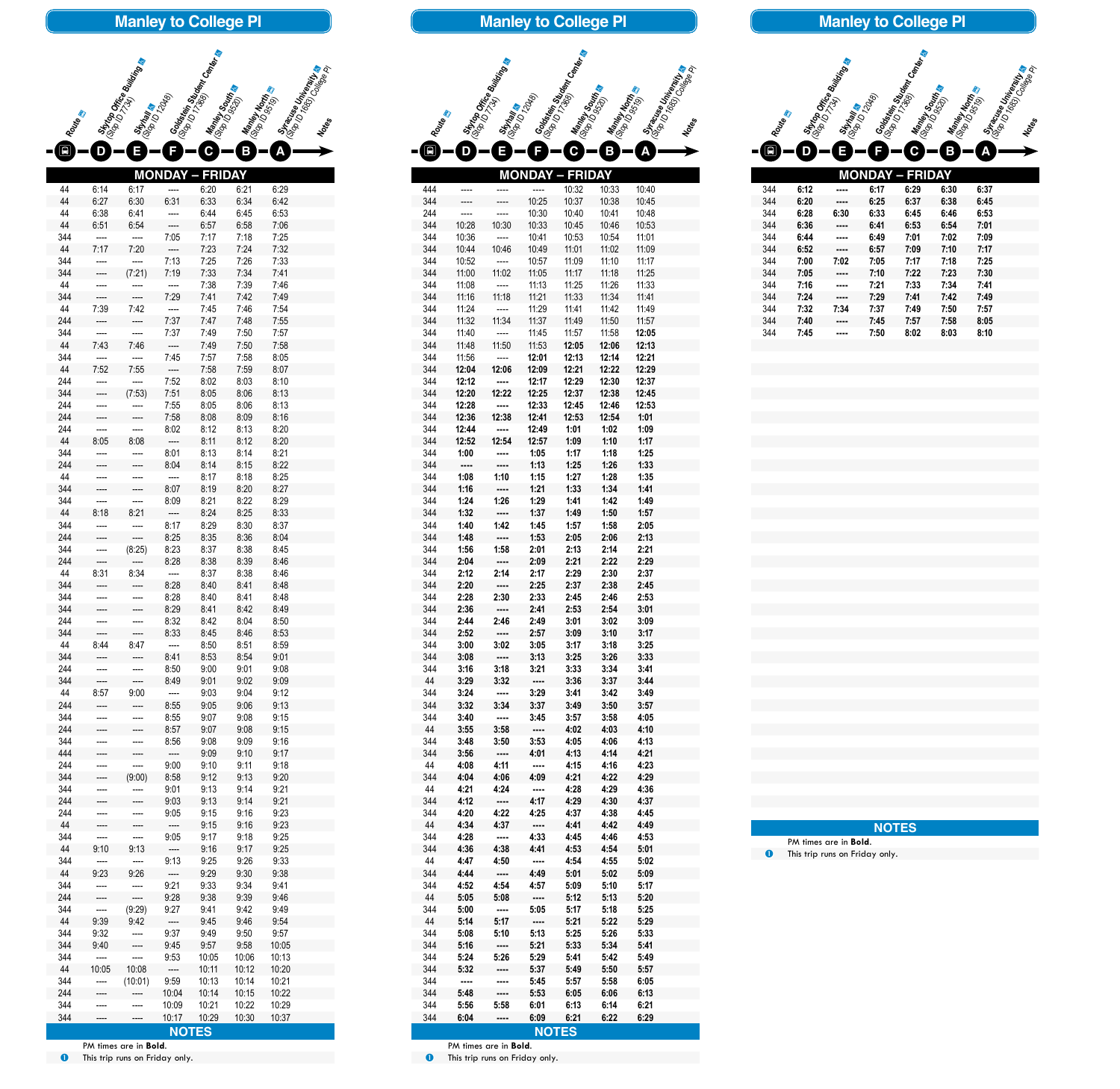|            |              |                                                  |                               | <b>College PI to Manley</b> |                                                                |              |                                   |
|------------|--------------|--------------------------------------------------|-------------------------------|-----------------------------|----------------------------------------------------------------|--------------|-----------------------------------|
| Routes     | Δ            | Stracture Unitersity<br><b>Mantey North</b><br>Β | <b>Maney South &amp;</b><br>C | D                           | Stytop Office Bullary<br>Stynania<br><sup>Gob</sup> o D12<br>П | F            | <b>Sortistein Stranger Center</b> |
|            |              |                                                  | <b>SATURDAY</b>               |                             | <b>SUNDAY</b>                                                  |              |                                   |
| 344        | 7:30         | 7:33                                             | 7:34                          | 7:45                        |                                                                | 7:50         |                                   |
| 344        | 8:10         | 8:13                                             | 8:14                          | 8:25                        |                                                                | 8:30         |                                   |
| 344        | 8:30         | 8:33                                             | 8:34                          | 8:45                        |                                                                | 8:50         |                                   |
| 344        | 8:50         | 8:53                                             | 8:54                          | 9:05                        |                                                                | 9:10         |                                   |
| 344        | 9:10         | 9:13                                             | 9:14                          | 9:25                        |                                                                | 9:30         |                                   |
| 344        | 9:30         | 9:33                                             | 9:34                          | 9:45                        |                                                                | 9:50         |                                   |
| 344        | 9:50         | 9:53                                             | 9:54                          | 10:05                       |                                                                | 10:10        |                                   |
| 344        | 10:10        | 10:13                                            | 10:14                         | 10:25                       |                                                                | 10:30        |                                   |
| 344        | 10:30        | 10:33                                            | 10:34                         | 10:45                       |                                                                | 10:50        |                                   |
| 344        | 10:50        | 10:53                                            | 10:54                         | 11:05                       |                                                                | 11:10        |                                   |
| 344        | 11:10        | 11:13                                            | 11:14                         | 11:25                       |                                                                | 11:30        |                                   |
| 344        | 11:30        | 11:33                                            | 11:34                         | 11:45                       |                                                                | 11:50        |                                   |
| 344        | 11:50        | 11:53                                            | 11:54                         | 12:05                       |                                                                | 12:10        |                                   |
| 344        | 12:10        | 12:13                                            | 12:14                         | 12:25                       |                                                                | 12:30        |                                   |
| 344        | 12:30        | 12:33                                            | 12:34                         | 12:45                       |                                                                | 12:50        |                                   |
| 344        | 12:50        | 12:53                                            | 12:54                         | 1:05                        |                                                                | 1:10         |                                   |
| 344        | 1:10         | 1:13                                             | 1:14                          | 1:25                        |                                                                | 1:30         |                                   |
| 344        | 1:30         | 1:33                                             | 1:34                          | 1:45                        |                                                                | 1:50         |                                   |
| 344        | 1:50         | 1:53                                             | 1:54                          | 2:05                        |                                                                | 2:10         |                                   |
| 344        | 2:10         | 2:13                                             | 2:14                          | 2:25                        |                                                                | 2:30         |                                   |
| 344        | 2:30         | 2:33                                             | 2:34                          | 2:45                        |                                                                | 2:50         |                                   |
| 344        | 2:50         | 2:53                                             | 2:54                          | 3:05                        |                                                                | 3:10         |                                   |
| 344        | 3:10         | 3:13                                             | 3:14                          | 3:25                        |                                                                | 3:30         |                                   |
| 344        | 3:30         | 3:33                                             | 3:34                          | 3:45                        |                                                                | 3:50         |                                   |
| 344        | 3:50         | 3:53                                             | 3:54                          | 4:05                        |                                                                | 4:10         |                                   |
| 344        | 4:10         | 4:13                                             | 4:14                          | 4:25                        |                                                                | 4:30         |                                   |
| 344        | 4:30         | 4:33                                             | 4:34                          | 4:45                        |                                                                | 4.50         |                                   |
| 344        | 4:50         | 4:53                                             | 4:54                          | 5:05                        |                                                                | 5:10         |                                   |
| 344        | 5:10         | 5:13                                             | 5:14                          | 5:25                        |                                                                | 5:30         |                                   |
| 344        | 5:30         | 5:33                                             | 5:34                          | 5:45                        |                                                                | 5:50         |                                   |
| 344        | 5:50         | 5:53                                             | 5:54                          | 6:05                        |                                                                | 6:10         |                                   |
| 344<br>344 | 6:10         | 6:13                                             | 6:14<br>6:34                  | 6:25                        |                                                                | 6:30<br>6:50 |                                   |
| 344        | 6:30<br>6:50 | 6:33<br>6:53                                     | 6:54                          | 6:45<br>7:05                |                                                                | 7:10         |                                   |
| 344        | 7:10         | 7:13                                             | 7:14                          | 7:25                        |                                                                | 7:30         |                                   |
| 344        | 7:30         | 7:33                                             | 7:34                          | 7:45                        |                                                                | 7:50         |                                   |
| 344        | 7:40         | 7:43                                             | 7:44                          | 7:55                        |                                                                | 8:00         | 2                                 |
| 344        | 7:50         | 7:53                                             | 7:54                          | 8:05                        |                                                                | 8:10         |                                   |
|            |              |                                                  |                               |                             |                                                                |              |                                   |

PM times are in **Bold**. This trip runs on Saturday only.

**-**